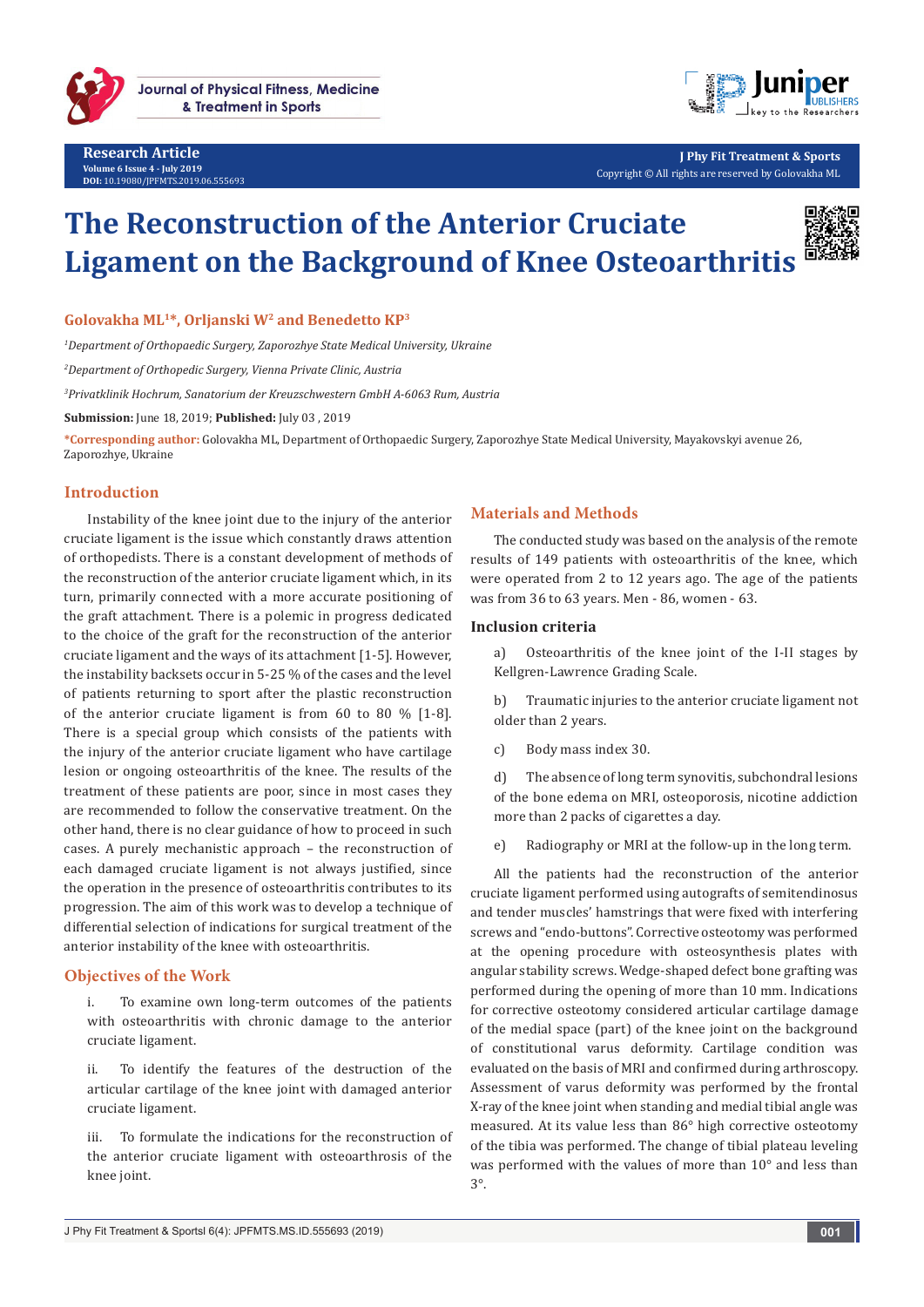Postoperative treatment after the anterior cruciate ligament reconstruction was performed using the standard technique. When performing simultaneous corrective osteotomy, contrast concerned the period of the limb support. Patients walked on crutches with dosed weight bearing for 6 weeks, then another 6 weeks with a cane, then without additional support. In general, the treatment selection was not always the same as patients were operated during a long period from 2002 to 2010. There was a substantial lack of generally accepted recommendations for the choice of the treatment and adequate proper experience at the beginning.

## **Assessment of the State of the Joint was Performed on the Basis of the following Characteristics**

i. The stage of osteoarthritis by Kellgren-Lawrence Grading Scale.

ii. The medial tibial angle.

iii. The angle of the posterior tibial plateau - "Tibial Slope".

iv. The size and the grade of cartilage damage by Outer bridge.

v. The degree of joint space narrowing based on the methods of the Osteoarthritis Research Society International [143].

Due to this procedure there are three grades of the joint space narrowing. 0 grade – normal state, I grade - narrowing to  $\frac{1}{2}$  of the height, II grade – narrowing more than  $\frac{1}{2}$  of the height, III grade - bone touches the bone.

The analysis of the long-term results was performed in two ways: evaluation of the knee stability and signs of progression of gonarthrosis. To assess the impact of the primary parameters the correlation between them, I.K.D.C. scale and Lequesne index was made, which were used for the assessment of the long-term results.

# **Results**

The age of the patients in this subgroup was from 36 to 63 years (50.8 years on average). Men - 86 women - 63. Analysis showed that most of the patients (72.5%) were under the age of 55 years (Table 1). In this case the specific weight of the other age groups was almost identical except for the group over 60 years (4.0%). There were more patients in the age group from 36 to 49 years (40.9%). All this testifies to the homogeneity of the sample demographics. Among 149 patients, 4 subgroups were formed due to the types of surgical interference (Table

2). The analysis of the results of the treatment was conducted separately within each group. The long term results in the "ACL reconstruction on the background of gonarthrosis" group. The group of 74 patients (from 36 to 63 years). In assessing the longterm results (within 2-12 years) a progression of the joint space narrowing was marked in some of the cases. Thus, among the 58 patients without joint space narrowing before surgery, 17 (29.3 %) had progression of osteoarthritis, which is ascertained from the increase of the joint space narrowing. The long term results of the treatment on I.K.D.C. scale is shown in Figure 1. It should be noted that there were lesions of the anterior cruciate ligament graft in 8 cases (10%). There is the link between the long term results of the treatment due to Lequesne index and the value of the medial tibial angle before surgery. The distribution of the patients according to this indicator is shown in Figure 2. Patients with the medial tibial angle of 85 and 86° the worst results of the treatment due to Lequesne index.







reconstruction on the background of gonarthrosis subgroup.

**Table 1:** Age differentiation of the examined patients.

| Age of the patients    | $36 - 44$ yrs. | $45-49$ yrs. | $50-54$ yrs. | $55 - 59$ yrs. | $60 - 63$ yrs. | <b>Total</b> |
|------------------------|----------------|--------------|--------------|----------------|----------------|--------------|
| Number of the patients | 22             | 39           | 47           | 35             |                | 149          |
| Percentage (%)         | 14,8           | 26,2         | 31,5         | 23,5           | 4,0            | 100,0        |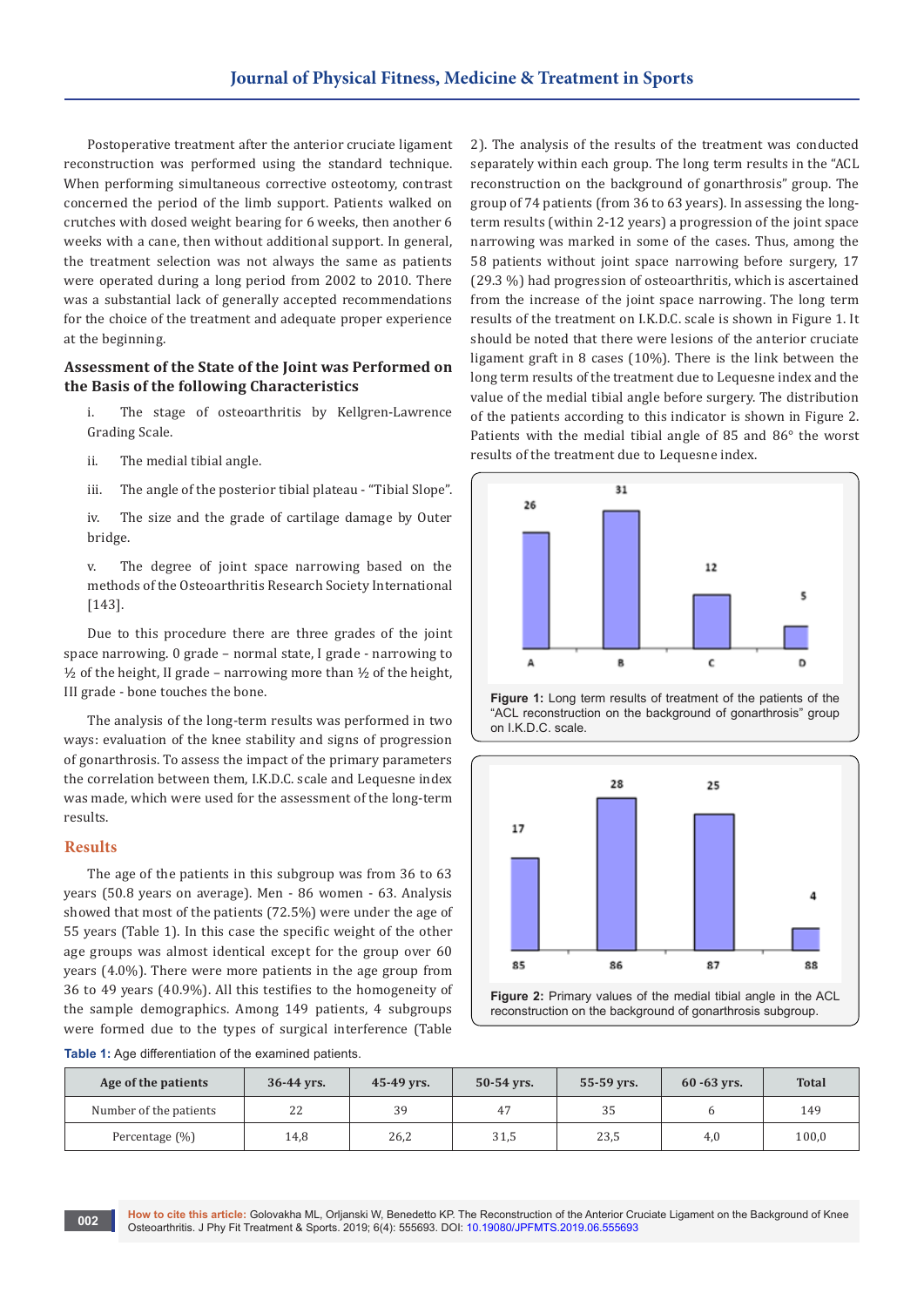|  |  |  | Table 2: Types of surgical interference, performed in the given group. |  |  |  |  |
|--|--|--|------------------------------------------------------------------------|--|--|--|--|
|--|--|--|------------------------------------------------------------------------|--|--|--|--|

| Surgical interference                                                                                                                  | Number of patients |
|----------------------------------------------------------------------------------------------------------------------------------------|--------------------|
| ACL reconstruction on the background of gonarthrosis                                                                                   | 74                 |
| ACL reconstruction + chondroplasty                                                                                                     |                    |
| (mosaic plasty - 6 patients, micro fracturing – 36 patients)                                                                           | 42                 |
| ACL reconstruction $+$ chondroplasty $+$ high corrective tibial osteotomy (micro fracturing in all the cases)                          | 21                 |
| High corrective tibial osteotomy with the change of the level of tibial plateau + chondroplasty (micro fracturing in all the<br>cases) | 12                 |
| Total                                                                                                                                  | 149                |



Figure 3 Diagram of the dependence of Lequesne index from the magnitude of the medial tibial angle (in the long term) in the "ACL reconstruction on the background of gonarthrosis" subgroup. Simultaneously, these groups initially had the largest proportion of cartilage lesions of the III and IV grades. All 74 patients in this subgroup had various degrees of the cartilage damage. Concerning the clinical significance, we have divided them into two groups of I-II and III-IV grades which we've divided into two subgroups due to the area of damage to 4 cm<sup>2</sup> and more than 4 cm<sup>2</sup>. The data presented in Table 3. Dependence on the size of the cartilage of the medial tibial angle is presented in Figures 4 & 5. There is a clear correlation in the diagrams between the values of the medial tibial angle of 85-86° and the presence of significant cartilage lesions. Thus, we can conclude that the constitutional varus deformity significantly affects the development of osteoarthritis of the knee. That is, in cases where the patient has the ACL damage on the background of medial osteoarthritis of the knee combined with a varus deformity rather difficult to expect a positive outcome of treatment.



**Figure 4:** The values of the medial tibial angle among the patients with cartilage lesions of the I-II grades in the ACL reconstruction on the background of gonarthrosis subgroup.



**Figure 5:** The values of the medial tibial angle among the patients with cartilage lesions of the III-IV grades in the ACL reconstruction on the background of gonarthrosis subgroup.

**Table 3:** Type of cartilage lesion in patients of the given subgroup. ACL reconstruction on the background of gonarthrosis.

| The number of patients with cartilage lesions of the I-II<br>grades |    | The number of patients with cartilage lesions of the III-IV<br>grades |                            |              |  |
|---------------------------------------------------------------------|----|-----------------------------------------------------------------------|----------------------------|--------------|--|
| Area<br>Area                                                        |    | Area                                                                  | Area                       | <b>Total</b> |  |
| less than $4 \text{ cm}^2$<br>more than $4 \text{ cm}^2$            |    | less than $4 \text{ cm}^2$                                            | more than $4 \text{ cm}^2$ |              |  |
| 26                                                                  | 28 | 6                                                                     | 14                         | 74           |  |
| Total 54 (72,9%)                                                    |    | Total 20 (17,1%)                                                      | 74 (100,0%)                |              |  |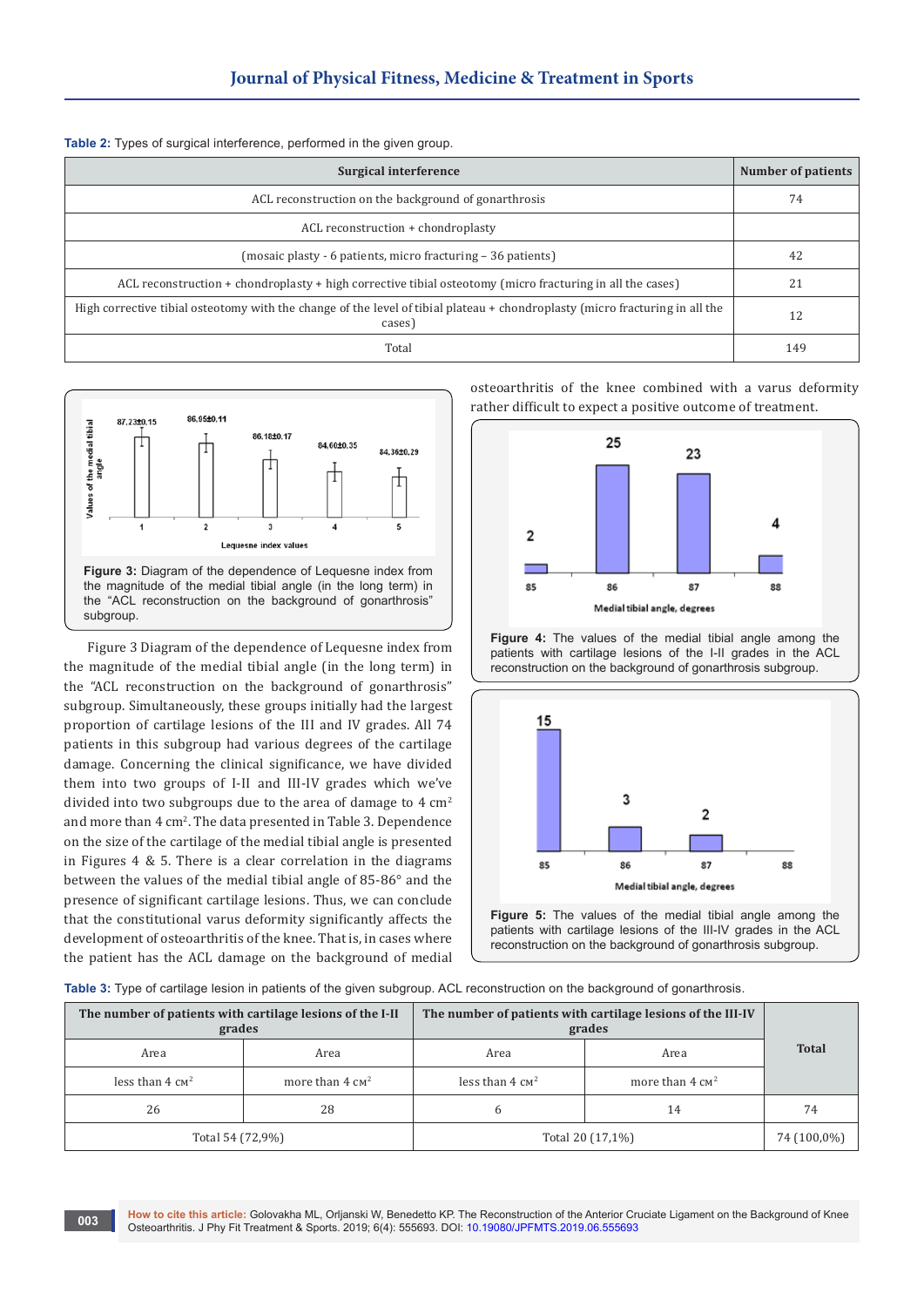# **Long-term results in the subgroup of patients "ACL reconstruction + chondroplasty" (mosaic plastic reconstruction - 6 patients, micro fracturing – 36 patients)**

A group of 42 patients, ages from 42 to 60 years. In assessing the long term results (within 2-12 years) the progression of joint space narrowing was also noted among these patients. Thus, among the 28 patients without joint space narrowing before surgery, 9 (32.1 %) had the progression of osteoarthritis, which is ascertained from the increase in joint space narrowing. In this treatment results did not differ much from that of the first group, where micro fracturing or mosaic plastic reconstruction were not carried (Figure 6). The form of the diagram substantially corresponds to the results of the first subgroup, which are shown in Figure 1.



It should be noted that there were lesions of the anterior cruciate ligament graft in 4 cases (9.5%), despite the fact that the proportion of cartilage lesions of the III-IV grades in this group were significantly higher (Table 4). The values of the medial tibial angle slightly differ from from those of the previous group

(Figure 7). It also shows the dependence of Lequesne index on the medial tibial angle value (Figure 8). However, according to the shape of the histogram, this dependence is statistically unreliable as the indicators are somewhat heterogeneous. Nevertheless, the tendency obtained in the analysis of the first subgroup, is being indirectly confirmed, and some heterogeneity of the layers, in our opinion, is due to a small number of cases (42 patients).







**Table 4:** The grade of the cartilage damage in patients of the ACL reconstruction + chondroplasty» subgroup.

| The number of the patients with cartilage damage of the<br>I-II grades |                            | The number of the patients with cartilage damage of the<br><b>III-IV</b> grades |                            |              |
|------------------------------------------------------------------------|----------------------------|---------------------------------------------------------------------------------|----------------------------|--------------|
| Area                                                                   | Area                       | Area                                                                            | Area                       | <b>Total</b> |
| less than $4 \text{ cm}^2$                                             | more than $4 \text{ cm}^2$ | less than $4 \text{ cm}^2$                                                      | more than $4 \text{ cm}^2$ |              |
|                                                                        |                            | 28                                                                              |                            | 42           |
| Total 7 (16,7%)                                                        |                            | Total 35 (83,3%)                                                                | 42 (100,0%)                |              |

Aggregation of the patients with micro fracturing and mosaic plastic reconstruction into one sample is caused by numerous literature data with comparable results of these methods chondroplasty. Figure 8 Diagram of the dependence of Lequesne index (in the long term) on the medial tibial angle value in the "ACL reconstruction + chondroplasty" subgroup. The results of the treatment of the patients in the second group "ACL reconstruction + chondroplasty" confirm the fact that the reconstruction of the ACL on the background of gonarthrosis with the presence of the damage to the articular cartilage would

be successful if there is no substantial constitutional varus deformity.

# **The results of the treatment of the patients in the "ACL reconstruction + chondroplasty + high corrective tibial osteotomy" subgroup**

A group of 21 patients, age from 36 to 57 years. During the assessment of the long term results of the treatment (after 6-10 years in this subgroup) it was noted that the progression of joint space narrowing among these patients. At the time of surgery, all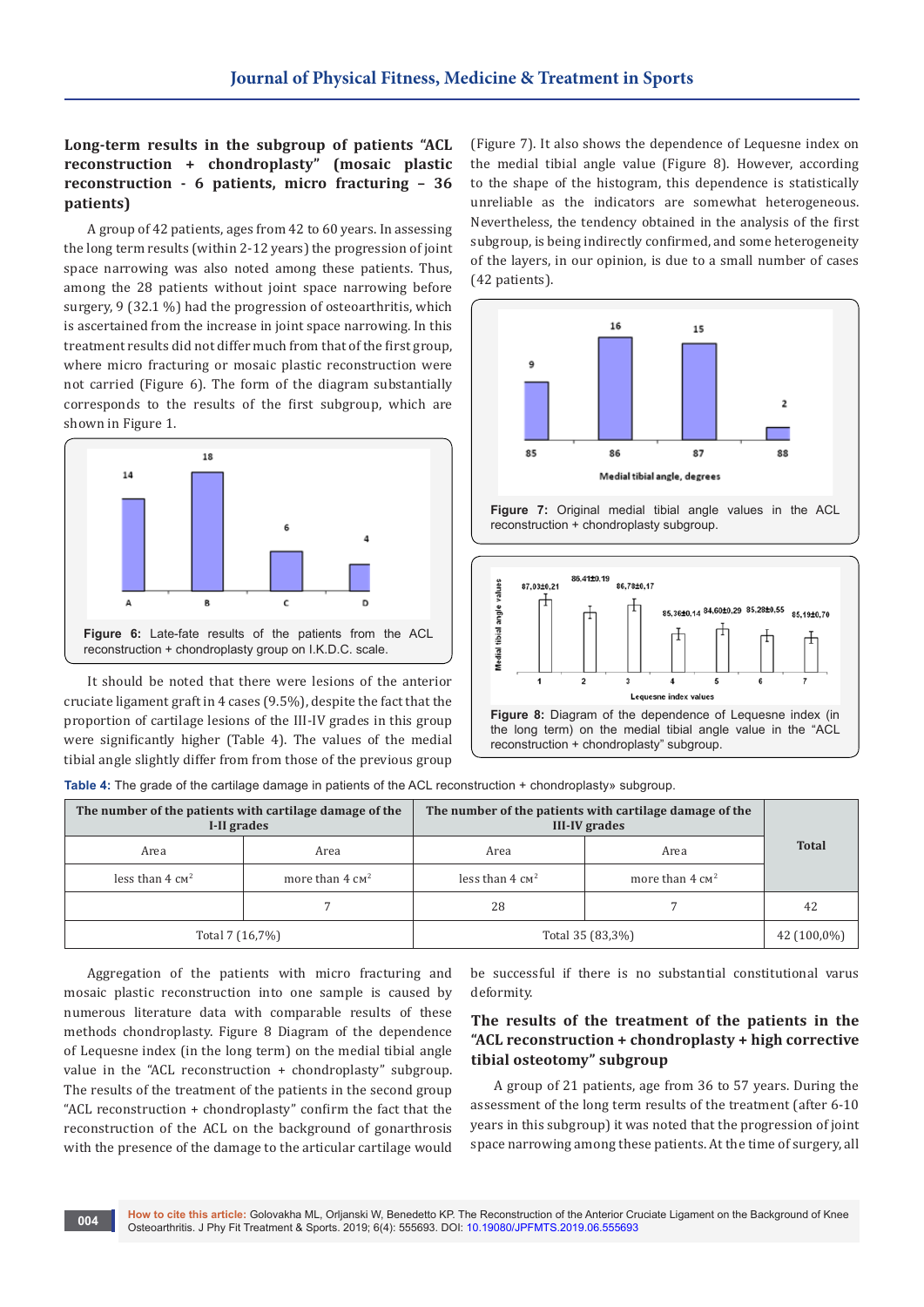patients had joint space narrowing: I grade - 7 patients, II grade – 14 patients. In terms of assessing the long term outcomes there was a progression observed in 6 patients (28.5 %). The results of the treatment are presented in Figure 9. There were 3 cases (14.2%) of the damage of the anterior cruciate ligament graft. It should be noted that this group had a statistically insufficient sample, so it is possible to talk only about the tendency. The main difference of this group from the others was the medial tibial angle values, which ranged from 82° to 86° (84.6° on average). The level of the tibial slope ranged from 7 to 14°. That is, the given subgroup included patients with the varus knee cartilage injury of the medial and anterior cruciate ligament injuries. Despite the small number - 21 cases, it is still possible to compare the size and grade of cartilage damage from the previous subgroup. The nature of the cartilage injuries was not significantly different from the "ACL reconstruction + chondroplasty" subgroup (Table 5).



Table 5: The grade of the cartilage damage in patients of the ACL reconstruction + chondroplasty + high corrective tibial osteotomy subgroup.

| The number of the patients with cartilage damage of the<br>I-II grades |                            | The number of the patients with cartilage damage of the<br><b>III-IV</b> grades |                            |              |
|------------------------------------------------------------------------|----------------------------|---------------------------------------------------------------------------------|----------------------------|--------------|
| Area                                                                   | Area                       | Area                                                                            | Area                       | <b>Total</b> |
| less than $4 \text{ cm}^2$                                             | more than $4 \text{ cm}^2$ | less than $4 \text{ cm}^2$                                                      | more than $4 \text{ cm}^2$ |              |
|                                                                        |                            | 11                                                                              |                            | 21           |
| Total 5 (23,8%)                                                        |                            | Total 16 (76,2%)                                                                | 21 (100,0%)                |              |



b) standard AP and lateral views.

A clinical example. Patient L, 52 years old, medial tibial angle of 82°, tibial slope of 13°, joint space narrowing of the II grade (Figure 10). Operated on six years ago, 6 weeks after the injury. Femoral and tibial cartilage defects were found during the revision of the knee (Figure 11). The ACL autoplastic and corrective osteotomy using the opening procedure with the correction the front axle was performed. Rating on I.K.D.C. scale - Group A. Lequesne index - 1. Radiological results are shown in (Figure 12). Clinical example. Patient F, 32 years old, medial tibial angle of 83°, tibial slope of 12°, joint space narrowing of the I grade (Figure 13). Operated on five years ago, 7 weeks after the injury. Damage of the femoral bone and tibial plateau were found during the revision of the knee cartilage (Figure 14). ACL autoplasty and corrective osteotomy using the opening procedure with the correction the front axle and a decrease in the tibial slope (5°) was performed. Rating on I.K.D.C. scale - Group A. Lequesne index - 0. Radiological results are shown in (Figures 15 & 16).





**Figure 11:** Arthroscopic assessment of the cartilage: а) medial part; b) lateral part.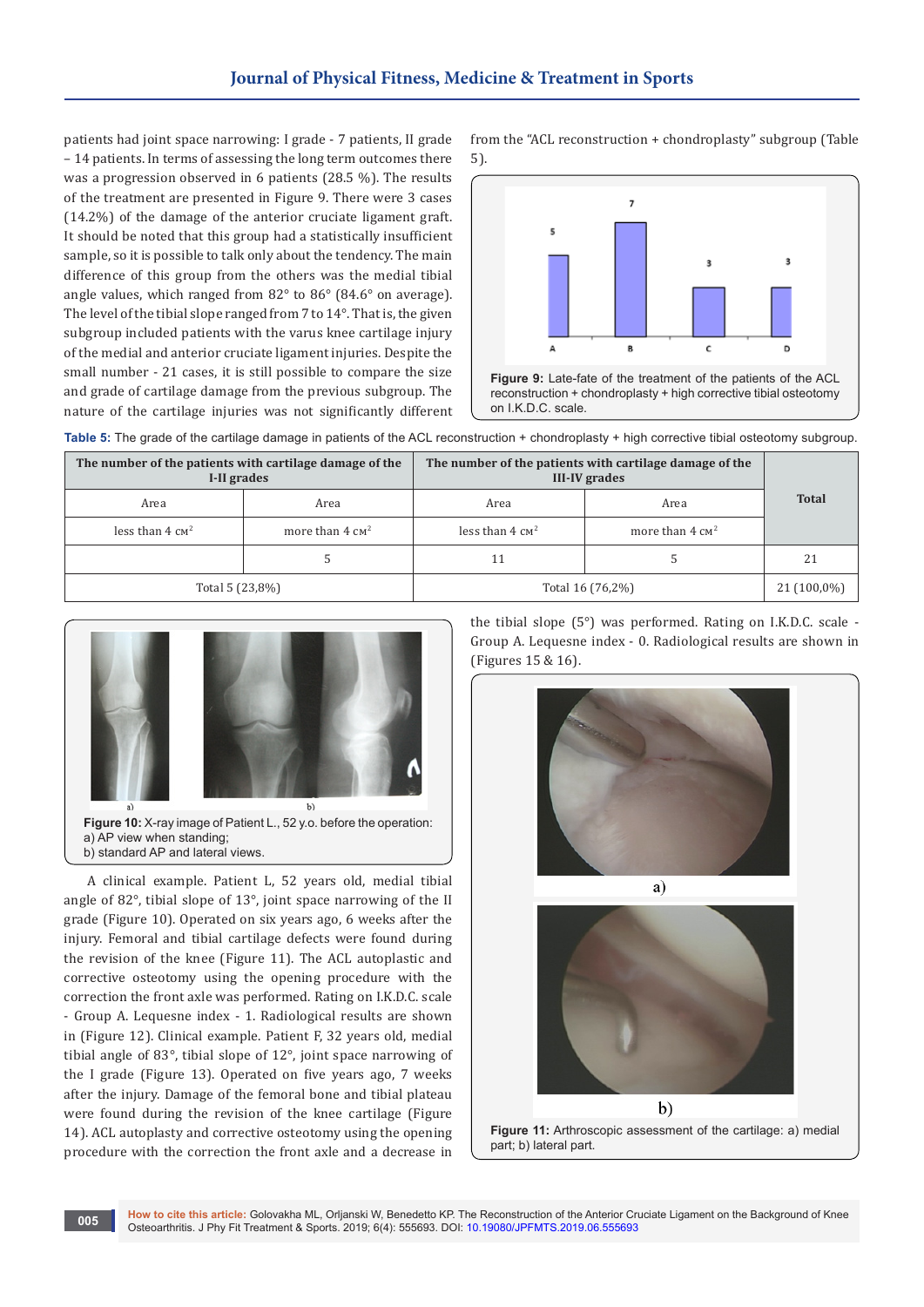

**Figure 12:** X-ray image (6 years after the operation).



**Figure 13:** X-ray view of patient P, 32 y.o., before the operation.



parts of patient P., 32 y.o.



**Figure 15:** X-ray view of patient P, 32 y.o. 6 weeks after the operation.



**Figure 16:** X-ray view of patient P., 32 y.o. 5 years after the operation.

# **Results of the treatment of the patients in the "High corrective tibial osteotomy with the change of the tibial slope + chondroplasty" subgroup**

A group of 12 patients, age from 52 to 59 years. In assessing the long term results of the treatment (4-6 years in this subgroup) the progression of joint space narrowing among these patients was also noted. At the time of surgery, all patients had joint space narrowing: II grade - 5 patients, III grade – 7 patients. During the assessment of the of long term results progression observed in 3 patients (25.0%). This group consisted of the patients with medial tibial angle values ranging from 81° to 86° (84,2° on average). The main distinguishing feature of this group was the level of the tibial plateau of 11° or more. During the corrective osteotomy we reduced the level of the tibial plateau at 5-10°. There were the cartilage injuries of the III-IV grade with the area of more than 4 cm2 in all the cases. That is, this subgroup included patients with the anterior cruciate ligament injuries in combination with varus deformity of the knee, significant damage of the medial part of the cartilage and significantly greater joint space narrowing (Figures 17 & 18).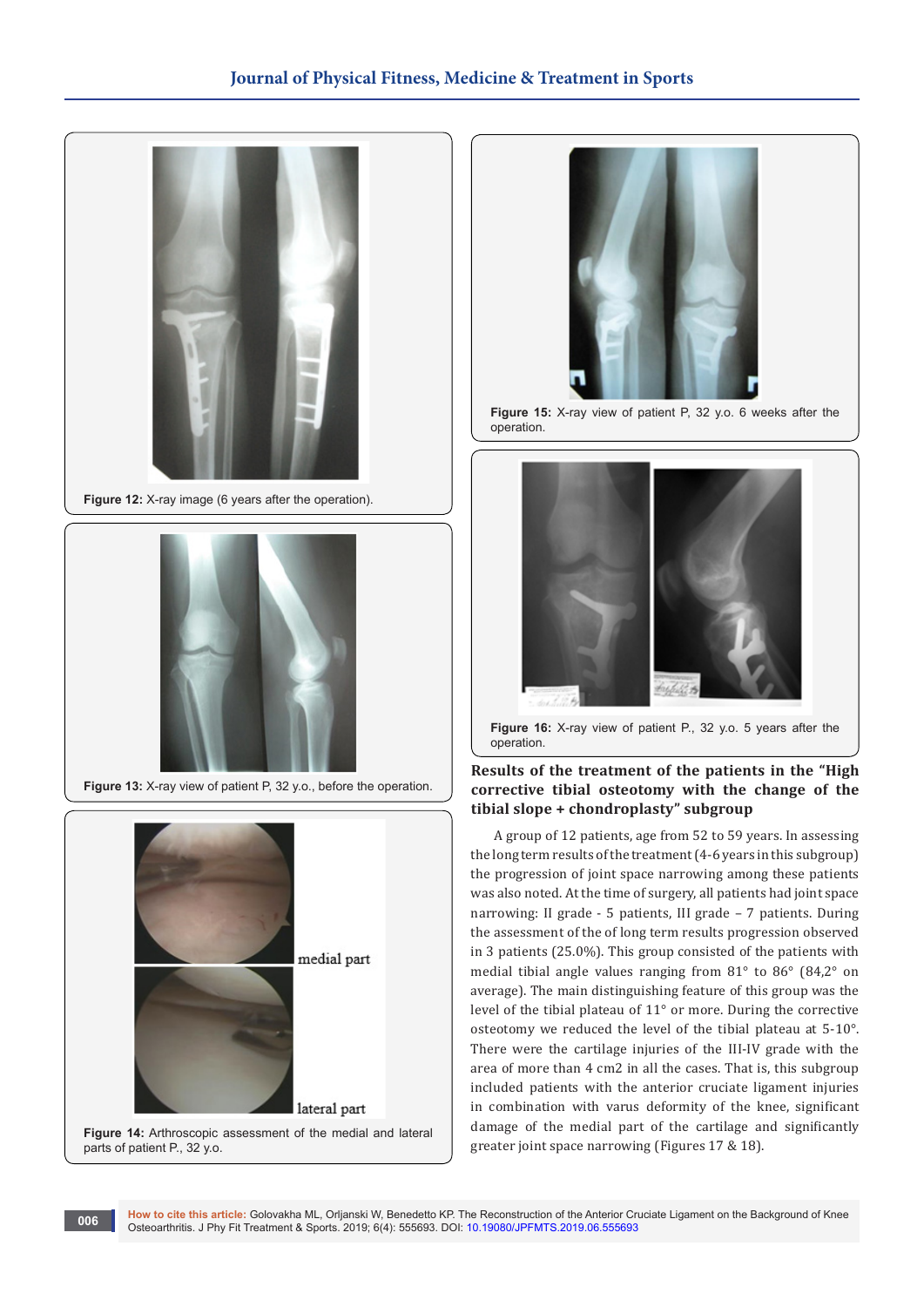



**Figure 18:** Arthroscopic assessment of the articular cartilage: a) lateral part; b) medial part.



#### **Discussion**

It should be noted that due to the number of cases of the anterior cruciate ligament reconstruction annually runs into tens of thousands [1,5,8-10]. Leading journals publish works that explore the benefits of different techniques of its reconstruction assess the benefits of different types of transplants and implants for their fixation. The share of publications dedicated to the

long term results and complications remains low. So, there were 225 publications on methods of the ACL reconstruction, 19 publications on the long term results complications in the Journal of Arthroscopic and Related Surgery and "KSSTA" in 2017. Each author uses special scales for the assessment that characterize the stability and function of the knee joint, the level of physical activity and quality of life of the patients. Regardless of the combination of rating scales, the results are usually divided into "excellent", "good", "satisfactory" and "unsatisfactory". At the same time, the level of attention paid to the reasons which led to all the results other than "great" is not enough. The main reasons for the imperfect results can be divided into two groups: recurrent instability; the development of osteoarthritis of the knee. In this paper we want to analyze the causes of the second order, as the reasons of repeated injuries of the ACL are described in a great number of works. The share of the ACL transplants damage ranges from 5 to 24% and has no tendency to decrease (Figure 19).

In our opinion, a special problem group consists of the patients with the anterior or anteromedial instability on the background of chronic anterior cruciate ligament injury. A number of these patients have already started to develop posttraumatic gonarthrosis which is confirmed by arthroscopy. We are talking about patients with the first or second stage of gonarthrosis. Nevertheless, the functions of the knee joint are usually preserved, and major complaints relate precisely to the instability of the knee [6,9,11,12]. Thus, we have a patient with osteoarthritis of the knee with chronic anteromedial instability, complaining of the instability and pain in the medial part. The goals of treatment in such cases are:

- a) To slow down the progression of osteoarthritis.
- b) To restore the knee stability. There is a problem with the choice of proper treatment strategy in such situations.

Major doubts arise about the advisability of the reconstruction of the anterior cruciate ligament of the knee joint with a slowly progressing osteoarthritis [7,9,13,14]. Basic questions. Would not the surgery accelerate the progression of the degenerative process? Will we reach stability if we remove the pain in the knee? How to successfully reconstruct the anterior cruciate ligament on the background of developing varus deformity? In this regard, this study showed that the reconstruction of the anterior cruciate ligament on the background is possible and properly selected indications and techniques can achieve quite acceptable positive long-term results. In this case it is necessary to predict the result from two perspectives: the grade of the recurrence of the instability and the level of progression of osteoarthritis. In our sample of patients, the instability relapse rate reached 10%, which is comparable with the results of the primary ACL reconstruction. The share of the progression of osteoarthritis in the long term ranged from 30 % in the group with its initial manifestations and up to 50 % in patients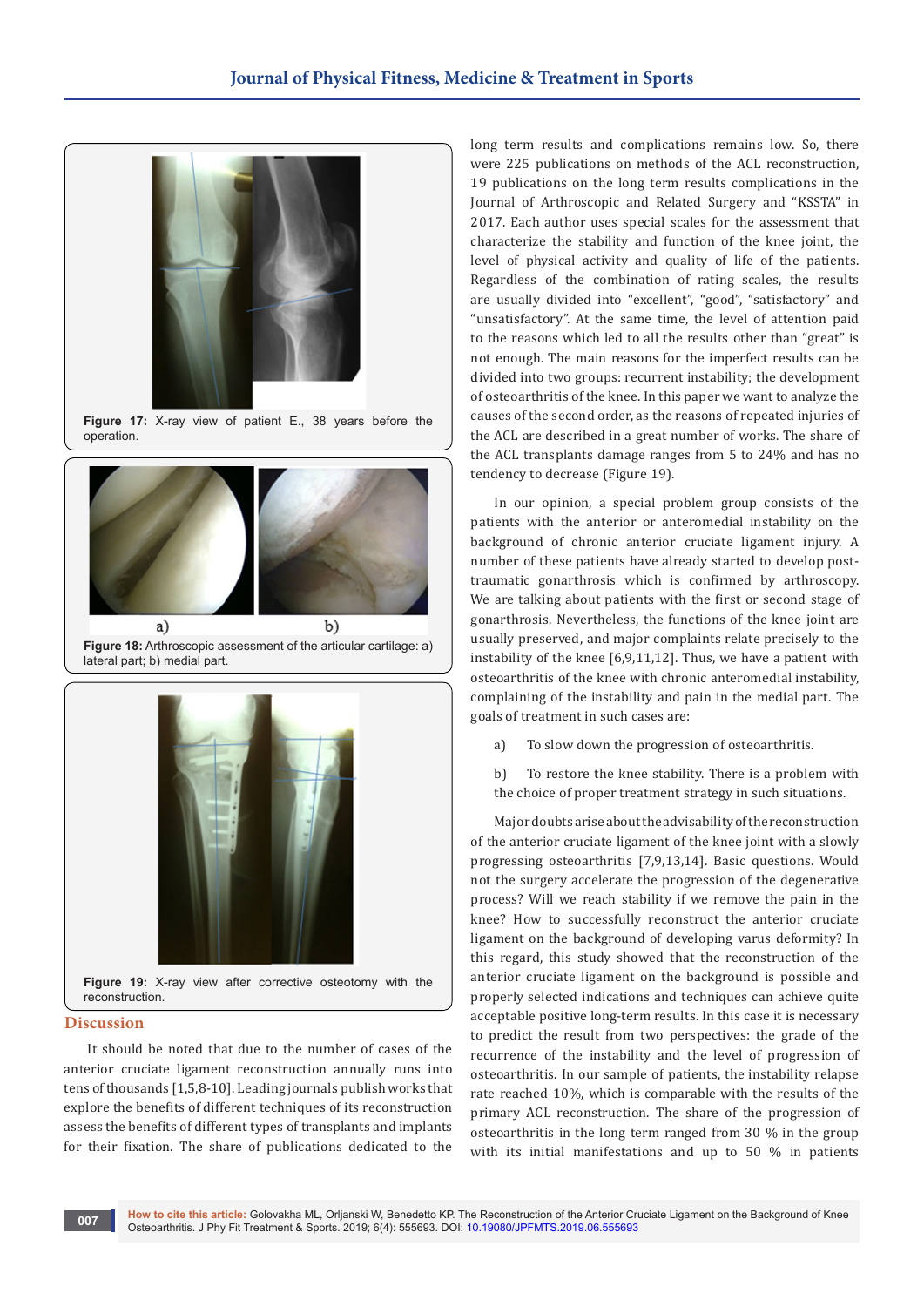with significant defects of articular cartilage and joint space narrowing of the III grade (bone touches the bone).

As a result, we found out that constitutional varus deformity, which we evaluated by the medial tibial angle, significantly affects the results of the anterior cruciate ligament reconstruction in cases where the process of destruction of the articular cartilage of the medial part of the knee has already begun. With its values less than 85° there was a marked progression of osteoarthritis in all the cases. In cases where patients with constitutional varus deformity had corrective osteotomy the proportion of progression of osteoarthritis was comparable with the group of patients without a varus deformity. Why did we apply the medial tibial angle indicator to assess the mechanical axis of the limb? We didn't have the opportunity to make an X-ray view of the entire limb due to the lack of the equipment. Despite the fact that this figure indirectly characterizes mechanical axis of the limb, we have often used it in such cases and got statistically significant results. A separate small group consisted of patients who have had extensive cartilage defects, a significant narrowing of the joint space in combination with large tibial slope (11° or more). In such cases valgus osteotomy with its decrease of 7-10° allowed to stabilize the knee joint and slow down the progression of osteoarthritis.

#### **Conclusion**

Based on this study, we tried to form our own tactics of choice of the surgical treatment for patients with ACL injuries on the background of osteoarthritis of the knee of the I-II grades.

i. The patient's age is very important. We rarely encountered indications in patients older than 60 years in our work. The main group consisted of patients not older than 55 years.

ii. We have not included patients with a body mass index over 30 into this group. ACL reconstruction on the background of gonarthrosis in patients with a body mass index over 30 remains the subject of debate.

iii. We did not assess the treatment results depending on the sex of the patients due to an insufficient sampling. However, there is a tendency that men have the best results.

iv. Patients under the age of 60 years, without the varus deformation damage to the articular cartilage may have the ACL reconstruction with predicted good results of the treatment. If such a patient has the articular cartilage damage of the I-IV grades area up to 4 cm2, it is quite possible to perform micro fracturing, mosaic plastic reconstruction or other ways the correction of this defect.

v. If the patient has varus deformity or large cartilage defects greater than 4 cm2, which itself leads to the formation of secondary varus is an indication for the simultaneous ACL reconstruction and high valgus tibial osteotomy.

vi. In some cases, when a patient with a varus deformity and damage to the ACL has a large tibial slope (11° and more), it is needed to consider both varus deformity correction and tibial slope reduction.

#### **Closing Remarks**

Chronic instability eventually leads to deterioration of the cartilage in the medial part. Restoring stability of the knee due to the anterior cruciate ligament reconstruction and geometry changes in the frontal and sagittal planes by valgus reconstruction and tibial slope reduction lead to a decrease in the mechanical load on the graft as well as a slower deterioration of the cartilage. It is unlikely that the anterior cruciate ligament reconstruction will enable completely to stop the cartilage from the destruction and the development of osteoarthritis, but the restoration of the stability of the knee improves the quality of life for the patients. The results of the reconstruction of the anterior cruciate ligament on the background of osteoarthritis of the knee are almost always good in the first 5-7 years, regardless of the combination of the corrective osteotomy, but in 10 years - about 25% of the patients already have indications for the prosthetics. It's hard enough to answer all the questions that arise in the course of the ACL reconstruction on the background of gonarthrosis and their number in constantly increasing. The proposed criteria also are the target of polemics. What to do if those criteria are not applicable to this very patient? Our statistics show that there is not sufficiently high probability of the positive long term results. As always, this gap is filled with personal experience of an orthopedist. ACL reconstruction on the background of gonarthrosis? Rather YES than NO.

#### **References**

- 1. [Gifstad T, Sole A, Strand T, Uppheim G, Grøntvedt T, et al. \(2013\) Long](https://www.ncbi.nlm.nih.gov/pubmed/22407182)[term follow-up of patellar tendon grafts or hamstring tendon grafts in](https://www.ncbi.nlm.nih.gov/pubmed/22407182)  [endoscopic ACL reconstructions. Knee Surg Sports Traumatol Arthrosc](https://www.ncbi.nlm.nih.gov/pubmed/22407182)  [21\(3\): 576-83.](https://www.ncbi.nlm.nih.gov/pubmed/22407182)
- 2. [Leiter JRS, Gourlay R, McRae S, de Korompay N, MacDonald PB \(2014\)](https://www.ncbi.nlm.nih.gov/pubmed/23595537)  [Long-term follw-up of ACL reconstruction with hamstring autograft.](https://www.ncbi.nlm.nih.gov/pubmed/23595537)  [Knee Surg Sports Traumatol Arthrosc 22\(5\): 1061–1069.](https://www.ncbi.nlm.nih.gov/pubmed/23595537)
- 3. [Malahias MA, Chytas D, Nakamura K, Raoulis V, Yokota M, et al. \(2018\)](https://www.ncbi.nlm.nih.gov/pubmed/30094753)  [A Narrative Review of Four Different New Techniques in Primary Ante](https://www.ncbi.nlm.nih.gov/pubmed/30094753)[rior Cruciate Ligament Repair: "Back to the Future" or Another Trend?](https://www.ncbi.nlm.nih.gov/pubmed/30094753)  [Sports Med Open 4\(1\): 37.](https://www.ncbi.nlm.nih.gov/pubmed/30094753)
- 4. [Papalia R, N Maffulli, V Denaro \(2013\) The Anterior Cruciate Ligament](https://www.ncbi.nlm.nih.gov/pubmed/24209667)  [Remnant: To Leave It or Not? Arthroscopy 29\(11\): 1736-1737.](https://www.ncbi.nlm.nih.gov/pubmed/24209667)
- 5. [Tibor L, Chan PH, Funahashi TT, Wyatt R, Maletis GB, et al. \(2016\) Sur](https://www.ncbi.nlm.nih.gov/pubmed/27385681)[gical Technique Trends in Primary ACL Reconstruction from 2007 to](https://www.ncbi.nlm.nih.gov/pubmed/27385681)  [2014. J Bone Joint Surg Am 98\(13\): 1079-1089.](https://www.ncbi.nlm.nih.gov/pubmed/27385681)
- 6. [Lind M, Lund B, Faunø P, Said S, Miller LL, et al. \(2012\) Medium to](https://www.ncbi.nlm.nih.gov/pubmed/21800165)  [long-term follow-up after ACL revision. Knee Surg Sports Traumatol](https://www.ncbi.nlm.nih.gov/pubmed/21800165)  [Arthrosc 20\(1\): 166-72.](https://www.ncbi.nlm.nih.gov/pubmed/21800165)
- 7. [Rambaud AJM, Semay B, Samozino P, Morin JB, Testa R, et al. \(2017\)](https://www.ncbi.nlm.nih.gov/pubmed/28667211)  [Criteria for Return to Sport after Anterior Cruciate Ligament recon](https://www.ncbi.nlm.nih.gov/pubmed/28667211)[struction with lower reinjury risk \(CR'STAL study\): protocol for a pro](https://www.ncbi.nlm.nih.gov/pubmed/28667211)[spective observational study in France. BMJ Open 7\(6\): e015087.](https://www.ncbi.nlm.nih.gov/pubmed/28667211)